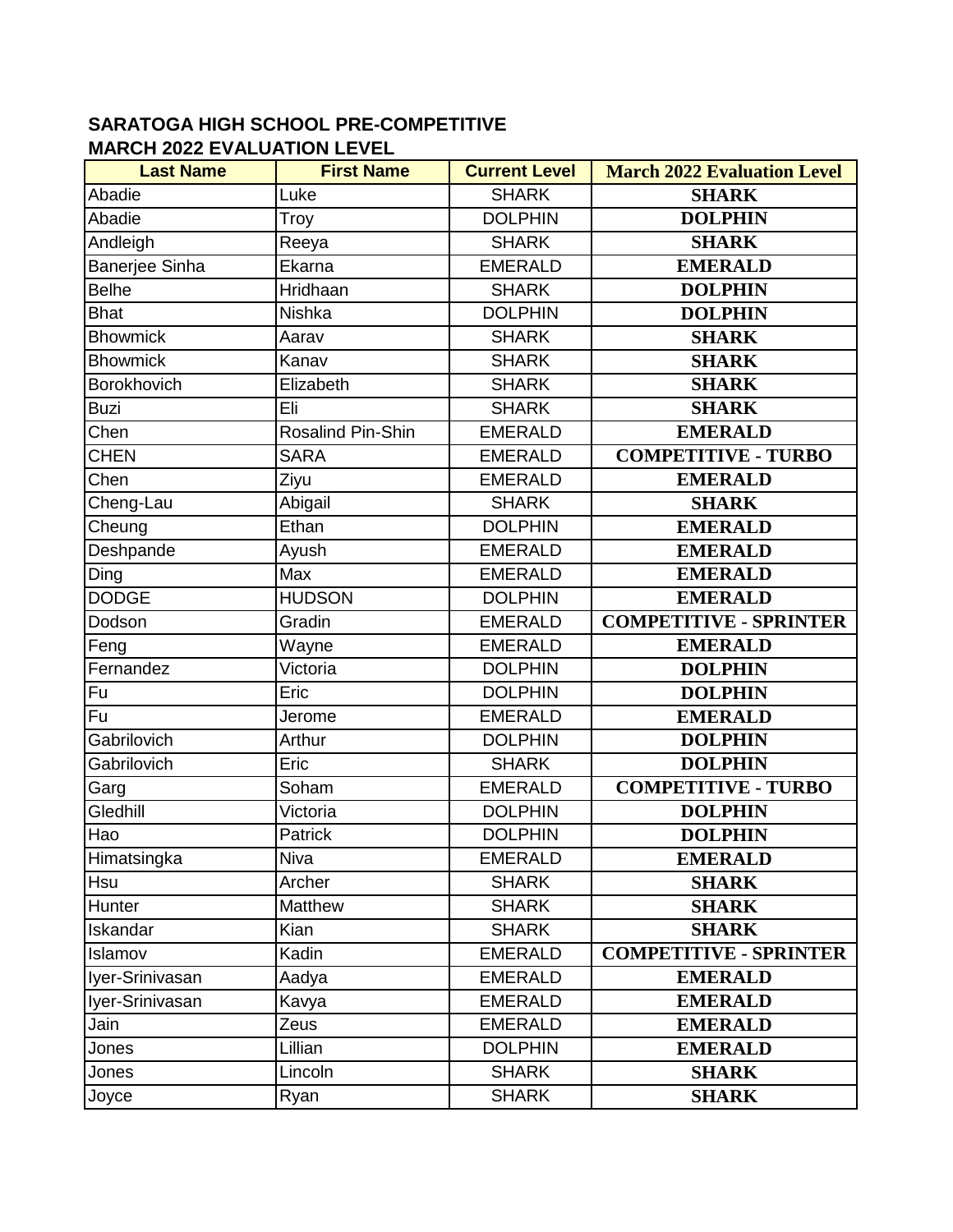## **SARATOGA HIGH SCHOOL PRE-COMPETITIVE MARCH 2022 EVALUATION LEVEL**

| <b>Last Name</b> | <b>First Name</b> | <b>Current Level</b> | <b>March 2022 Evaluation Level</b> |
|------------------|-------------------|----------------------|------------------------------------|
| Kamath           | Advika            | <b>DOLPHIN</b>       | <b>DOLPHIN</b>                     |
| Kang             | Khloe             | <b>EMERALD</b>       | <b>EMERALD</b>                     |
| Kartha           | Abhay             | <b>DOLPHIN</b>       | <b>DOLPHIN</b>                     |
| Kashyap          | Dhruva            | <b>DOLPHIN</b>       | <b>DOLPHIN</b>                     |
| Kaushik          | Kovid             | <b>EMERALD</b>       | <b>COMPETITIVE - SPRINTER</b>      |
| Krishna          | Evan              | <b>DOLPHIN</b>       | <b>DOLPHIN</b>                     |
| Kung             | Chase             | <b>EMERALD</b>       | <b>EMERALD</b>                     |
| Kurtev           | Kristiyan         | <b>EMERALD</b>       | <b>COMPETITIVE - SPRINTER</b>      |
| Lan              | Ethan             | <b>EMERALD</b>       | <b>EMERALD</b>                     |
| Le               | Ella              | <b>SHARK</b>         | <b>SHARK</b>                       |
| Le               | Wyatt             | <b>EMERALD</b>       | <b>EMERALD</b>                     |
| Lee              | Allyson           | <b>DOLPHIN</b>       | <b>DOLPHIN</b>                     |
| Lele             | Sanvi             | <b>SHARK</b>         | <b>SHARK</b>                       |
| Li               | Wanke             | <b>DOLPHIN</b>       | <b>DOLPHIN</b>                     |
| Lim              | Dominic           | <b>EMERALD</b>       | <b>EMERALD</b>                     |
| Lim              | Yi Heng           | <b>SHARK</b>         | <b>DOLPHIN</b>                     |
| Lin              | Aaron             | <b>EMERALD</b>       | <b>EMERALD</b>                     |
| Lin              | Jean              | <b>EMERALD</b>       | <b>COMPETITIVE - SPRINTER</b>      |
| Liu              | Grace             | <b>EMERALD</b>       | <b>EMERALD</b>                     |
| lLiu             | Jacob             | <b>DOLPHIN</b>       | <b>DOLPHIN</b>                     |
| Liu              | Joshua            | <b>SHARK</b>         | <b>DOLPHIN</b>                     |
| Margoosian       | Naomi             | <b>EMERALD</b>       | <b>EMERALD</b>                     |
| Metzler          | Oskar             | <b>DOLPHIN</b>       | <b>DOLPHIN</b>                     |
| Meyer            | Grace             | <b>DOLPHIN</b>       | <b>DOLPHIN</b>                     |
| Mogilevsky       | Shira             | <b>DOLPHIN</b>       | <b>DOLPHIN</b>                     |
| <b>Msheik</b>    | Ali               | <b>SHARK</b>         | <b>DOLPHIN</b>                     |
| <b>Msheik</b>    | Oliver            | <b>SHARK</b>         | <b>DOLPHIN</b>                     |
| Mukherjee        | Shaurya           | <b>SHARK</b>         | <b>DOLPHIN</b>                     |
| Nagaraja         | <b>Aneesh</b>     | <b>SHARK</b>         | <b>DOLPHIN</b>                     |
| <b>Naik</b>      | Shonali           | <b>DOLPHIN</b>       | <b>DOLPHIN</b>                     |
| Nishtala         | Vaishnavi         | <b>DOLPHIN</b>       | <b>DOLPHIN</b>                     |
| Parsa            | Aashna            | <b>SHARK</b>         | <b>SHARK</b>                       |
| Petrovic         | Kayla             | <b>EMERALD</b>       | <b>EMERALD</b>                     |
| Phadke           | Rhea              | <b>SHARK</b>         | <b>SHARK</b>                       |
| Philip           | Alphonsa Rose     | <b>EMERALD</b>       | <b>COMPETITIVE - SPRINTER</b>      |
| Pradeep          | Shriya            | <b>DOLPHIN</b>       | <b>DOLPHIN</b>                     |
| Qiang            | Lucas             | <b>DOLPHIN</b>       | <b>EMERALD</b>                     |
| Rao              | Risha             | <b>DOLPHIN</b>       | <b>DOLPHIN</b>                     |
| <b>RAO</b>       | <b>SHREYA</b>     | <b>DOLPHIN</b>       | <b>EMERALD</b>                     |